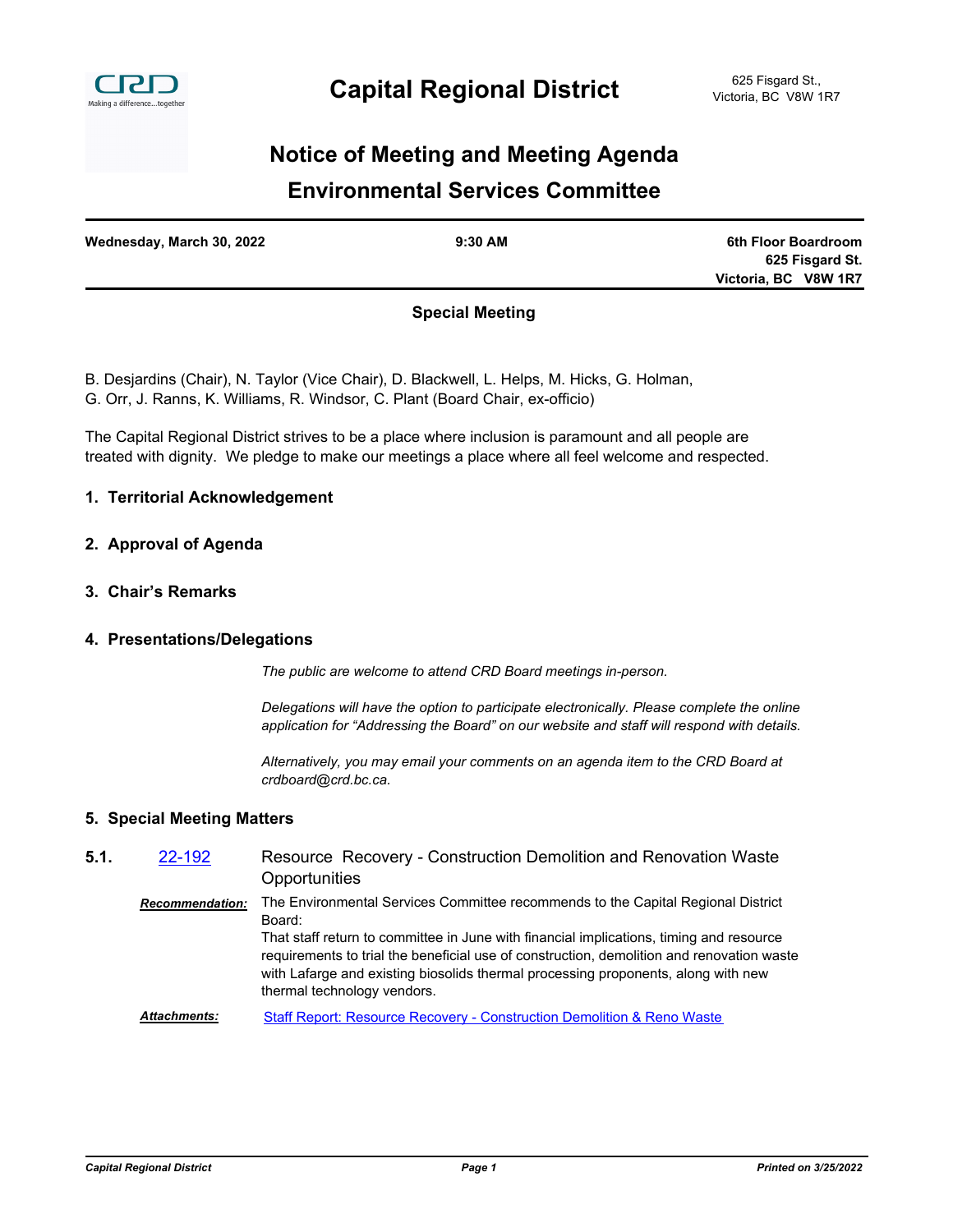| 5.2. | 22-194                 | Residential Curbside Recycling Program - Update                                                                                             |  |
|------|------------------------|---------------------------------------------------------------------------------------------------------------------------------------------|--|
|      | <b>Recommendation:</b> | The Environmental Services Committee recommends to the Capital Regional District<br>Board:<br>That this report be received for information. |  |
|      | <b>Attachments:</b>    | Staff Report: Residential Curbside Recycling Program - Update                                                                               |  |

# **6. Adjournment**

The next meeting is April 20, 2022.

To ensure quorum, please advise Jessica Dorman (jdorman@crd.bc.ca) if you or your alternate cannot attend.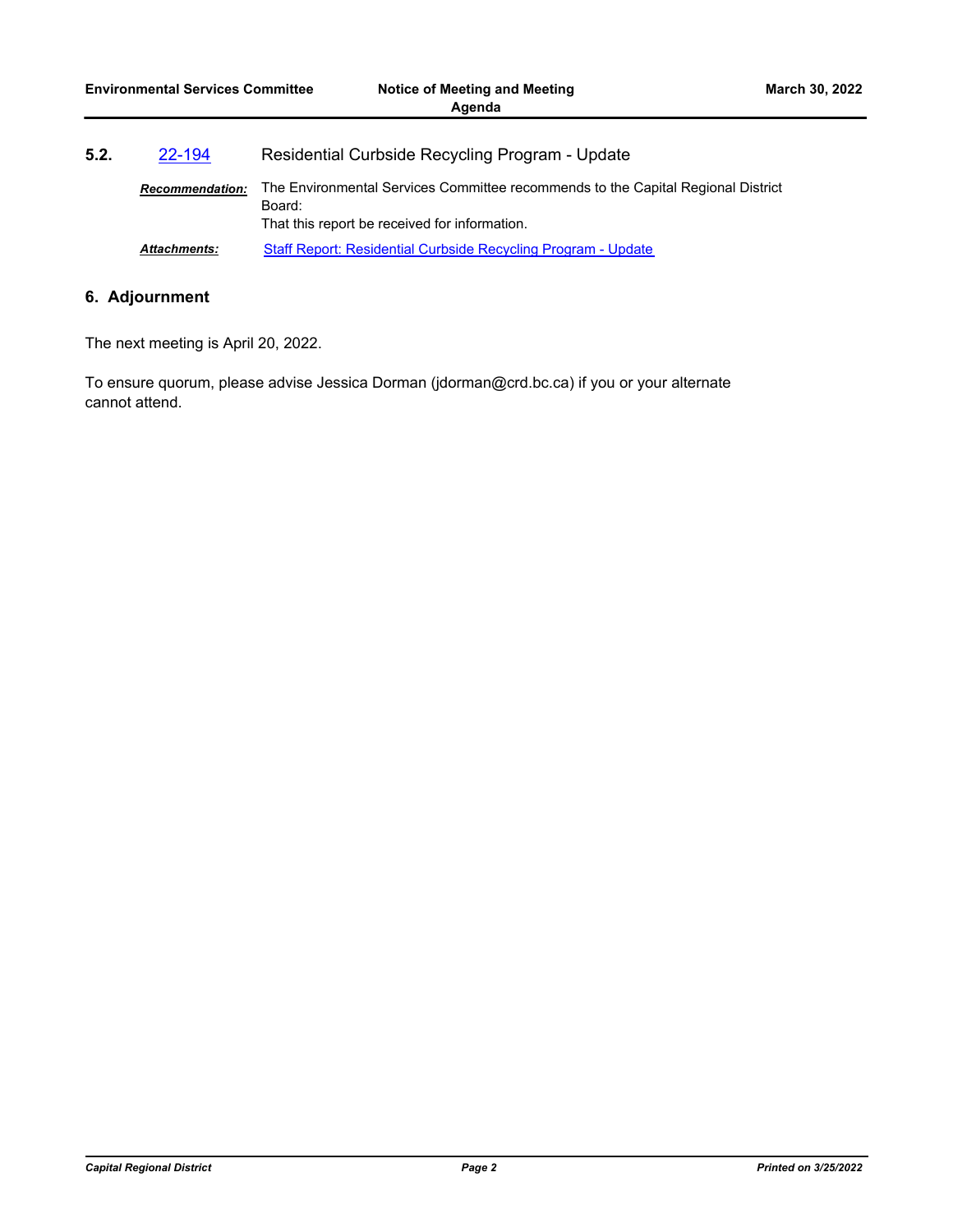

## <span id="page-2-0"></span>**[REPORT](#page-2-0) TO ENVIRONMENTAL SERVICES COMMITTEE MEETING OF WEDNESDAY, MARCH 30, 2022**

## <span id="page-2-1"></span>**[SUBJECT](#page-2-1) Resource Recovery – Construction Demolition and Renovation Waste Opportunities**

#### <span id="page-2-2"></span>**[ISSUE SUMMARY](#page-2-2)**

To seek direction on an opportunity to pilot beneficial use of construction, demolition and renovation waste.

#### <span id="page-2-3"></span>**[BACKGROUND](#page-2-3)**

The Capital Regional District's (CRD) Solid Waste Management Plan, approved by the Board in May 2021, targets an annual disposal rate of 250 kg per capita by 2031. The plan also sets a goal to surpass the provincial per capita waste disposal target and aspires to achieve a disposal rate of 125 kg per capita annually. Staff are currently investigating opportunities to divert materials from the mixed general refuse (garbage stream) at Hartland Landfill and recycle, repurpose or recover these materials for beneficial use, supporting a circular economy. A staff report on this topic is planned for the April 2022 Environmental Services Committee meeting.

Concurrently, and as a condition of provincial approval of the CRD's short-term Biosolids Beneficial Use Strategy, the CRD is investigating thermal technologies as a long-term beneficial use option for biosolids produced at the Residuals Treatment Facility. As part of this investigation, the CRD will be conducting pilot studies at three existing facilities within North America to examine their viability for thermally processing the CRD's biosolids.

Additionally, the Township of Esquimalt is undertaking investigations into the suitability of integrated resource management (IRM) gasification to process Esquimalt's municipal solid waste (MSW), kitchen scraps and yard/garden waste streams. At the July 14, 2021 CRD Board meeting, staff were directed to support and facilitate, where possible, the IRM business case process the Township of Esquimalt is undertaking.

In response to this context, CRD staff reached out to the three proponents participating in the biosolids thermal technologies pilot studies to determine if it would be possible to trial gasification of MSW as part of the biosolids thermal technologies pilot trial. One proponent is unable to run such tests at their facility, as their permits do not allow for it. Two proponents indicated that while MSW can't be thermally processed directly, with significant pre-processing of MSW into suitable feedstock, a trial is possible. Based on the information on pre-processing and feedstock requirements provided by the proponents, staff have determined that material coming into the landfill as construction, demolition and renovation waste, and then further processed on-site, could be developed into a material meeting the feedstock requirements. Construction, demolition and renovation waste includes wood and wood products, asphalt shingles, carpet, underlay and other flooring, and accounted for an estimated 31,200 tonnes in 2021, or approximately 19.5% of the material received at Hartland Landfill. Further information about how these material categories will be targeted for diversion from the mixed general refuse stream will be included in the April Environmental Services Committee material stream diversion staff report.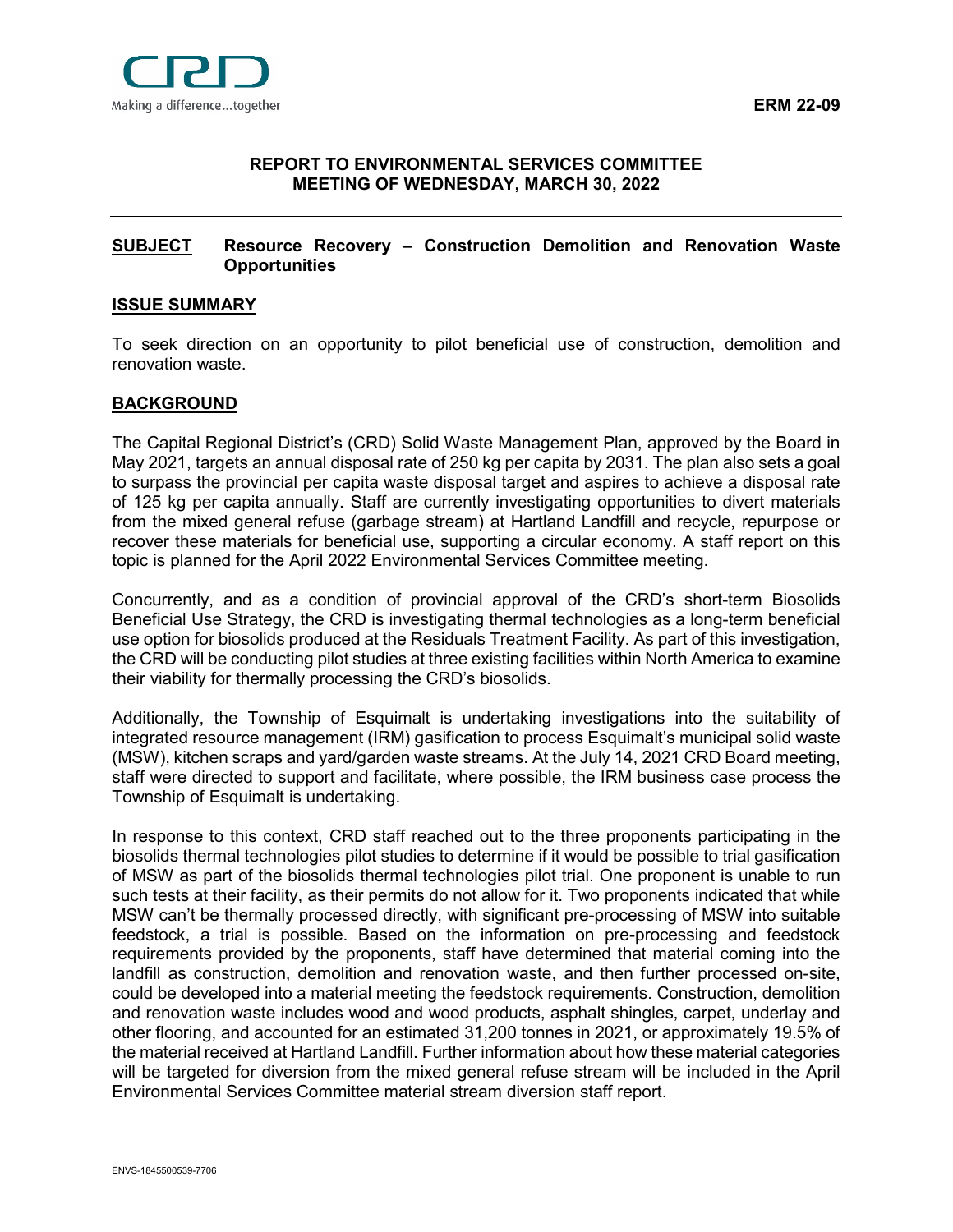Under the CRD's approved short-term Biosolids Beneficial Use Strategy, biosolids are currently transported and utilized as an alternative fuel at the Lafarge cement plant, displacing conventional fossil fuels. Pre-processed clean demolition waste could also be piloted for use as an alternative fuel at Lafarge.

If directed, staff will work with the biosolids thermal technologies proponent, the Township of Esquimalt and Lafarge to better understand the costs, timeframe and pre-processing requirements to pilot thermal technologies for beneficial use of construction, demolition and renovation waste.

The procurement process, examining thermal processing of biosolids, identified three proponents. As this procurement was focused specifically on biosolids, it's possible that an expanded procurement seeking proponents for thermal processing of construction, demolition and renovation waste may identify other vendors or opportunities.

In addition, CRD staff will be working with the Township of Esquimalt in support of their gasification business case, and potential capital project, which could provide an additional opportunity to pilot thermal technologies to processing municipal solid waste.

## *Alternative 1*

The Environmental Services Committee recommends to the Capital Regional District Board: That staff return to committee in June with financial implications, timing and resource requirements to trial the beneficial use of construction, demolition and renovation waste with Lafarge and existing biosolids thermal processing proponents, along with new thermal technology vendors.

## *Alternative 2*

That staff return to committee with more information.

# <span id="page-3-0"></span>**[IMPLICATIONS](#page-3-0)**

## *Financial Implications*

The biosolids thermal processing pilot project has a budget of \$450,000. Because of the feedstock pre-processing requirements, it is anticipated that trialing thermal processing of construction, demolition and renovation waste may cost more than trialing thermal processing of biosolids. Further analysis is required to understand the financial implications associated with piloting beneficial use opportunities for construction, demolition and renovation waste with the current proponents, and expanding the procurement to incorporate new feedstock, technology and vendors.

# *Alignment with Existing Plans & Strategies*

The CRD's Solid Waste Management Plan, approved by the Board in May 2021, targets an annual disposal rate of 250 kg per capita by 2031. The pilot of beneficial use opportunities for clean demolition waste could identify beneficial use opportunities that could support the region in meeting the Solid Waste Management Plan targets.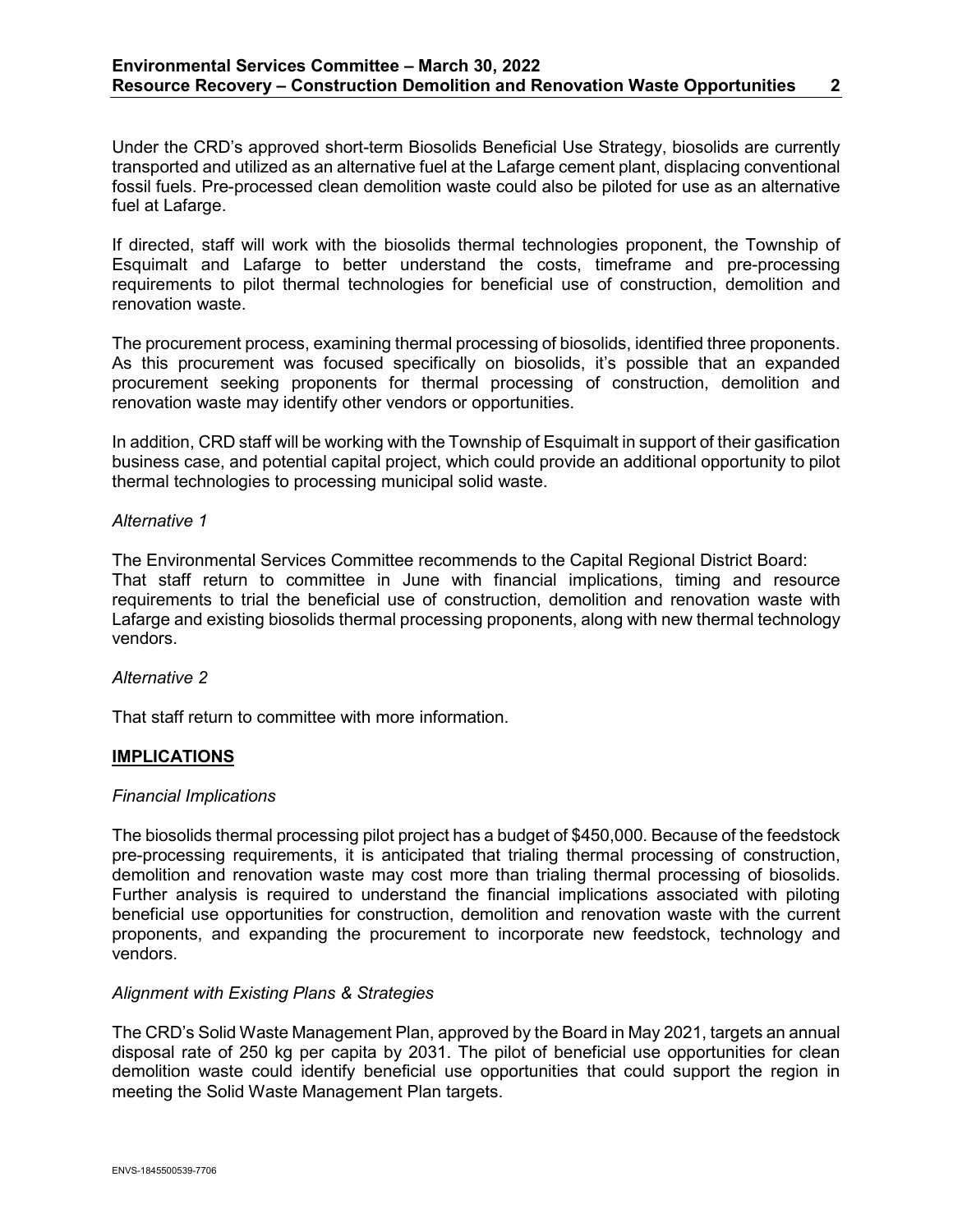## <span id="page-4-0"></span>**[CONCLUSION](#page-4-0)**

Staff have identified opportunities to trial beneficial use of construction, demolition and renovation waste through gasification and incineration. Further analysis is required to understand the implications associated with either piloting beneficial use opportunities for construction, demolition and renovation waste with the current biosolids thermal technology proponents or expanding the procurement to incorporate additional feedstock, technology and vendors.

#### **RECOMMENDATION**

The Environmental Services Committee recommends to the Capital Regional District Board: That staff return to committee in June with financial implications, timing and resource requirements to trial the beneficial use of construction, demolition and renovation waste with Lafarge and existing biosolids thermal processing proponents, along with new thermal technology vendors.

| Submitted by: Russ Smith, Senior Manager, Environmental Resource Management              |
|------------------------------------------------------------------------------------------|
| Concurrence:  Larisa Hutcheson, P. Eng., General Manager, Parks & Environmental Services |
| Concurrence: Robert Lapham, MCIP, RPP, Chief Administrative Officer                      |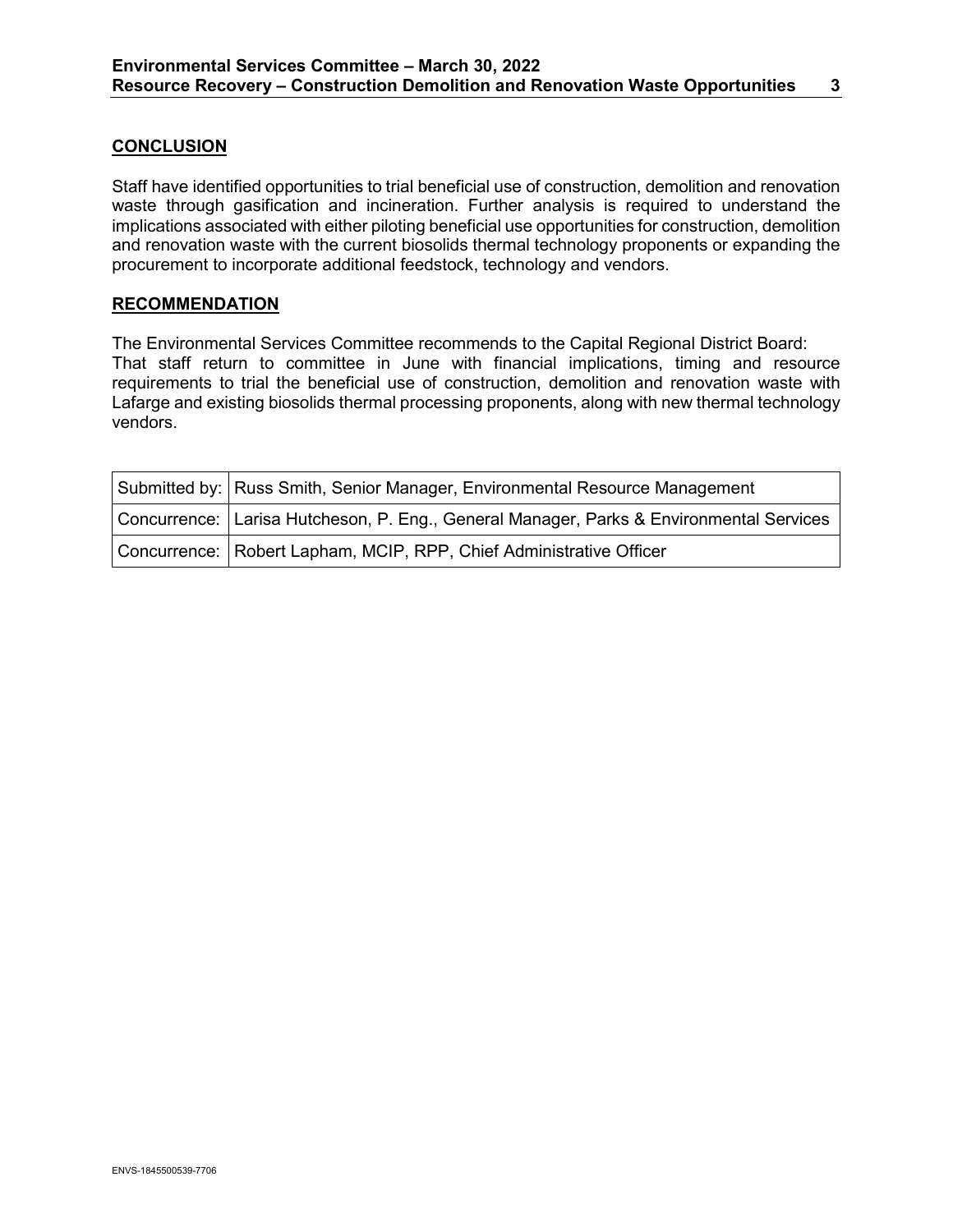

## <span id="page-5-0"></span>**[REPORT](#page-5-0) TO ENVIRONMENTAL SERVICES COMMITTEE MEETING OF WEDNESDAY, MARCH 30, 2022**

## <span id="page-5-1"></span>**[SUBJECT](#page-5-1) Residential Curbside Recycling Program – Update**

#### <span id="page-5-2"></span>**[ISSUE SUMMARY](#page-5-2)**

To provide the Environmental Services Committee with an update on the status of the Capital Regional District's (CRD) residential curbside recycling program.

# <span id="page-5-3"></span>**[BACKGROUND](#page-5-3)**

Since 2014, the CRD has been contracted by Recycle BC, the not-for-profit organization that is responsible for residential packaging and paper product recycling in BC, to provide residential curbside recycling services in this region. In turn, the CRD contracts Emterra Environmental to provide the actual collection service. All collected recyclable materials are owned by Recycle BC and it maintains a separate contract with GFL Environmental to receive, process and market its recyclable materials. Between mid-November 2021 and February 2022, the curbside recycling program experienced challenges with the daily completion of service due to a variety of weather and pandemic related conditions.

This began with the flooding that occurred in November that resulted in collections in Sooke being suspended on November 15 due to road corridors in to and out of the community being flooded. Flooding in the Fraser Valley also resulted in Recycle BC's glass recycler being flooded for approximately two weeks, meaning glass collection had to be temporarily suspended in the capital region and province-wide for a comparable period of time. When glass collection was renewed, there was a significant backlog of glass that needed collecting that, when all backlogged glass was placed out for curbside collection, strained Emterra's ability to fully complete each day's routes. The flooding also severely impacted BC's road system and resulted in Recycle BC not being able to truck some recyclable materials to end-markets. This resulted in recyclable material having to be stockpiled at the local processing facility, straining the facility's ability to consistently receive additional recyclable materials until the backlog of material could be cleared.

The challenges experienced due to flooding were followed by the impacts of snowfall in the region, beginning on December 27 and continuing into mid-January 2022. Snowfall resulted in the complete cancellation of all collection on three days and collection only where possible for several other days. Those residences that were not able to be serviced were asked to hold on to their recyclables until their next scheduled collection day, or to take it to a depot, where possible. While some residents did drop-off their recyclables at a depot, the vast majority simply held on to their materials and added to their stockpile in between collections. When combined with the increased volumes resulting from the holiday season, it resulted in very high volumes of materials being placed out for collection on subsequent collection days, again straining Emterra's ability to complete each day's collections. This knock-on effect continued for several weeks until the backlog could be fully cleared.